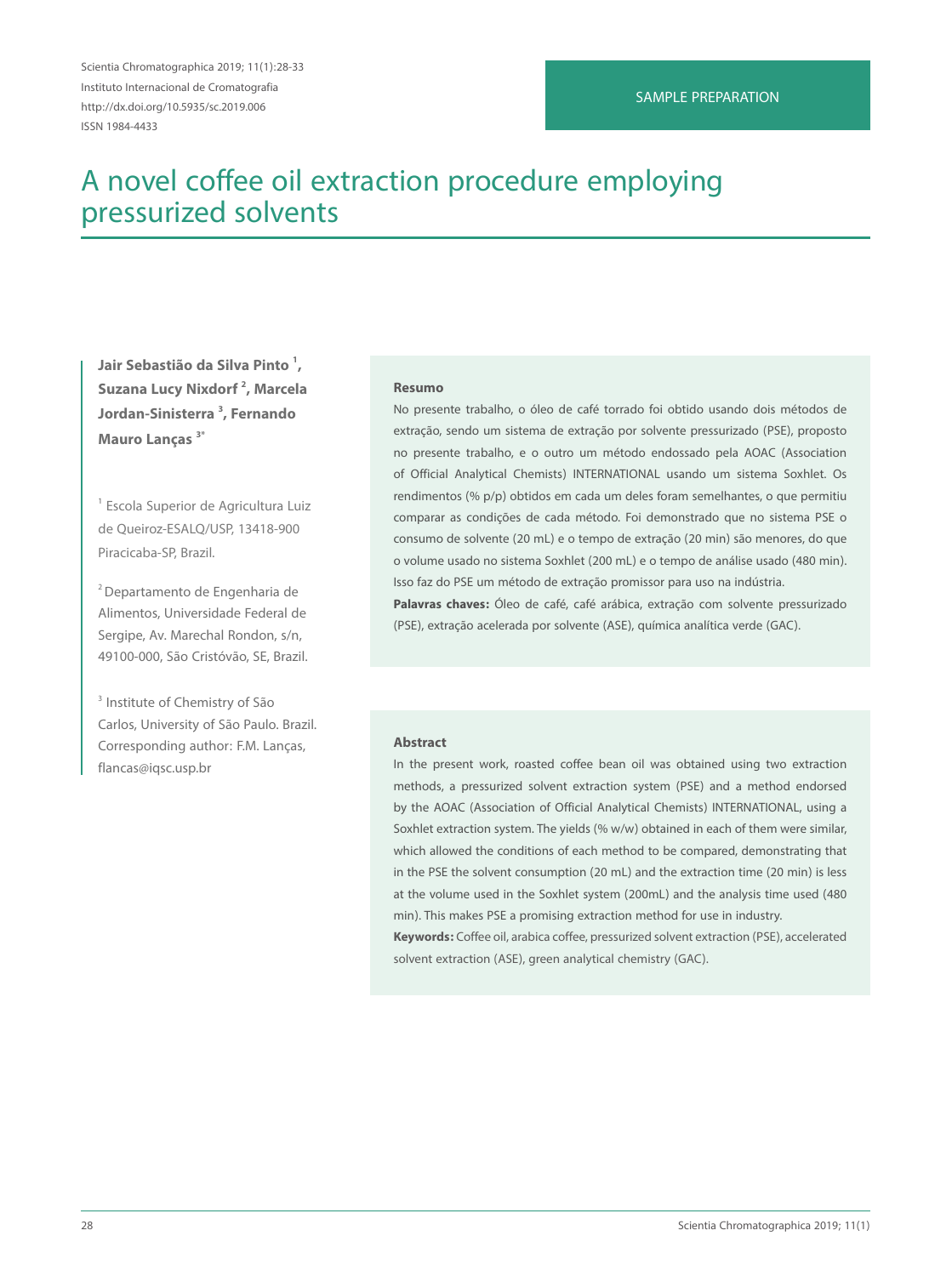# **1. Introduction**

The Coffee is one of the agricultural products that over the years have established itself on the list of the most consumed in the world (1). Therefore, the demand for processed coffee products in the international market increases every day, highlighting the aroma and flavor extracts of roasted coffee, sensory attributes that are due to a mixture of a wide variety of volatile compounds obtained during the roasting process (2), qualities widely used in socalled sophisticated foods (3).

Studies have shown that ketones, pyrazines, furans, phenols and pyrrole are the main compounds responsible for the aroma of these roasted coffee beans (4). However, it has also been shown that these volatile compounds vary according to geographical location, the botanical variety of coffee beans (robusta, arabica, among others) and mainly, according to the roasting process carried out (time, temperatures, between others) (5). Observing that coffee oil is one of the main carriers of the aroma and flavor of roasted coffee (1), which is obtained between 10-15% by weight (depending on the variety of the bean) of the organic residues of the brewed coffee, the so-called spent coffee grounds (SCG) (6).

Because of this, coffee oil is widely used as a flavoring in food industries (ice cream, beverages, instant coffee) (7) or as a natural ingredient in cosmetic and grooming products (8,9). As a "superior line" product with high quality, it must meet some specifications to be consumed and exported, one of those requirements being the determination of acidity, which also varies according to the soil of the crop, the climatic conditions, the management of the harvest, the species, etc. So, the raw material need to be first analyzed, to see if it is able to produce a final product with low acidity. The analysis of acidity and free fatty acids are extremely important parameters that allow us to know the state of deterioration of the product, during the storage of the raw material and, also the state of the oil after it has been extracted (10).

One of the most used techniques for the extraction of coffee oil is the one that uses organic solvents; the drawback is that this technique leaves permanent residues in the products that are considered toxic for human consumption (11). Therefore, modern and environmentally friendly technologies, such as the extraction of supercritical fluids (SFE), helps to give added value to the by-products of processes where different types of food participate (fruits, grains, coffee), being therefore widely used in the food industry (12).

But works using an extraction method based on Soxhlet principles are also reported, such as the work by Phimsen et al., where they obtain a 13% yield when extracting from ground coffee an oil that is used as a biohydrotreated fuel, using hexane as a solvent (13). Topala et al., compared the composition of the coffee oil extracted by Soxhlet and by SFE, using n-hexane and ethyl acetate as solvents, obtaining similar results in both processes. But in turn, better performance can be observed in less time when extracting with supercritical  $CO_2$  and n-hexane, but when using ethyl acetate as a solvent, it is possible to identify phenolic acids (14).

The methodology used in this work is described by AOAC (15), using Soxhlet extraction with 200 mL of petroleum ether as solvent. PSE is an extraction procedure, which uses organic solvents at high pressure (70 - 140 bar) and temperature above the boiling point  $(50 - 200 \degree C)$  (16). Aiming to carry out the extraction of solid sample coffee oil quickly and with a lower solvent consumption, compared to traditional methods (17). In fact, this occur because the maximization in mass transfer rates and solubility can be reached, causing the breaking in solute-matrix interactions allowed by superficial equilibrium breaking, and promoting viscosity and solvent superficial tension reduction.

In this work a "home-made" PSE system (18), simple and of low cost, was applied for coffee oil extraction of the raw beans. The data obtained with PSE were compared to those obtained using the official AOAC (Soxhlet) extraction method.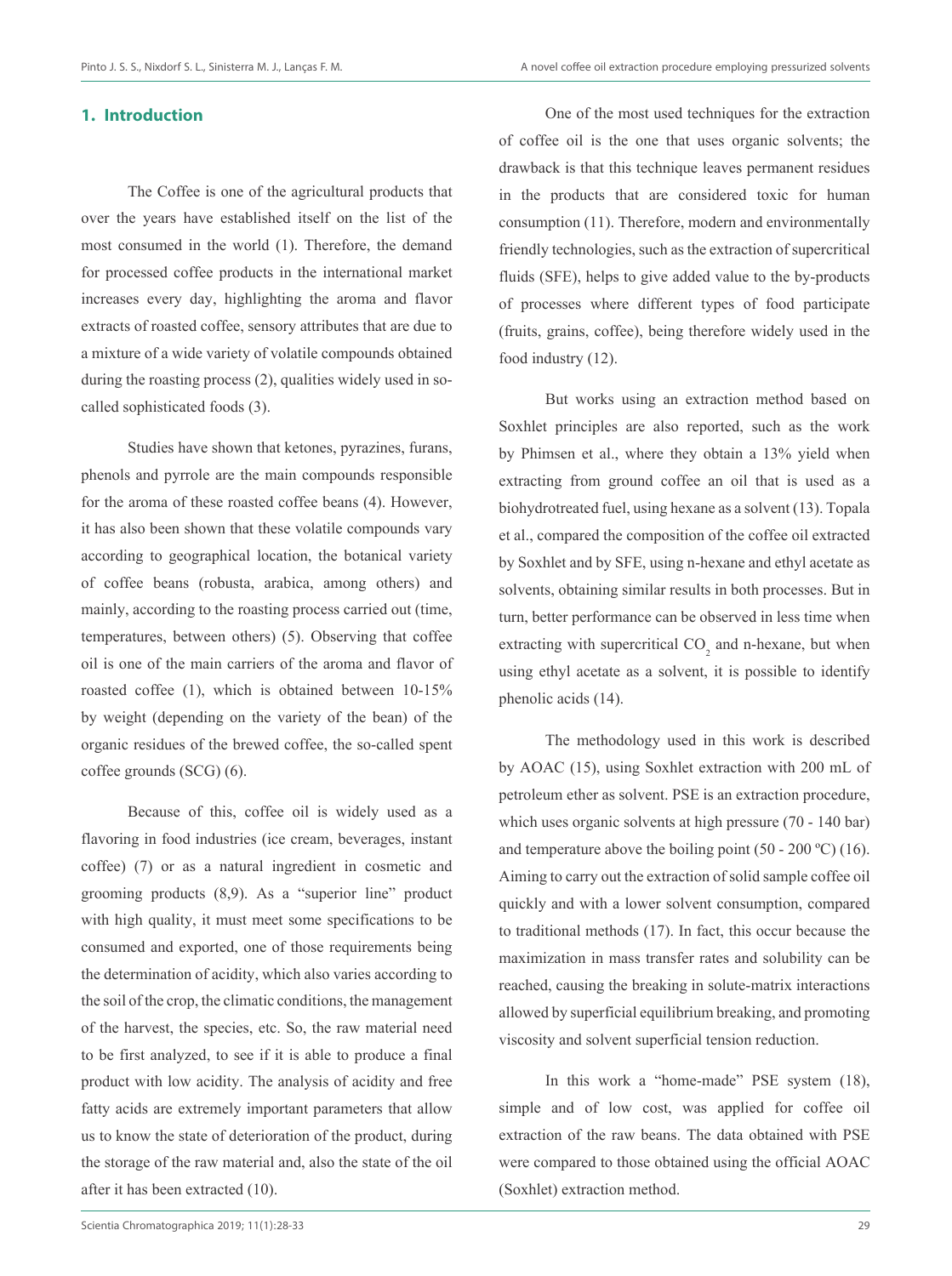# **2. Materials and methods**

# **2.1. Reagents**

All reagents and solvents were analytical grade. Petroleum ether was from Merck (Rio de Janeiro, Brazil). Nitrogen was from AGA (São Paulo, Brazil).

### **2.2. PSE System**

The PSE system (Figure 1), previously described in detail (18), consist of one pneumatic pump, wherein the solvent is placed and pressurized directly with nitrogen, different sizes stainless steel extraction cells with filters; valves; oven and connections. The pressurized solvent percolates the sample disposed in the extraction cell, removing the analytes from the sample.



Figure 1. Representative drawing of the main components of the Pressurized Solvent Extraction (PSE) system. 1. Gas tank; 2. Solvent vessel; 3. Flow control valves; 4. Cell heater; 5. Extraction cell; 6. Collector

## **2.3. Sample preparation**

Fifty grams of raw *arabica coffee* beans were dried in stove at 100 ºC for 5 hours. After cool, mill grinding and sieved in mesh 0.42 mm.

# **2.4. Soxhlet extraction**

The extraction of coffee oil is carried out from 8 grams of coffee previously prepared using the Soxhlet method (in triplicate), using 200 mL of petroleum ether for 8 hours at the heat plate (30 - 60 ºC). Then solvent has been evaporated in a stove (105 ºC) until residue has been dried, for approximately 1 hour. The coffee oil content was determined, after cooling, by gravimetric method.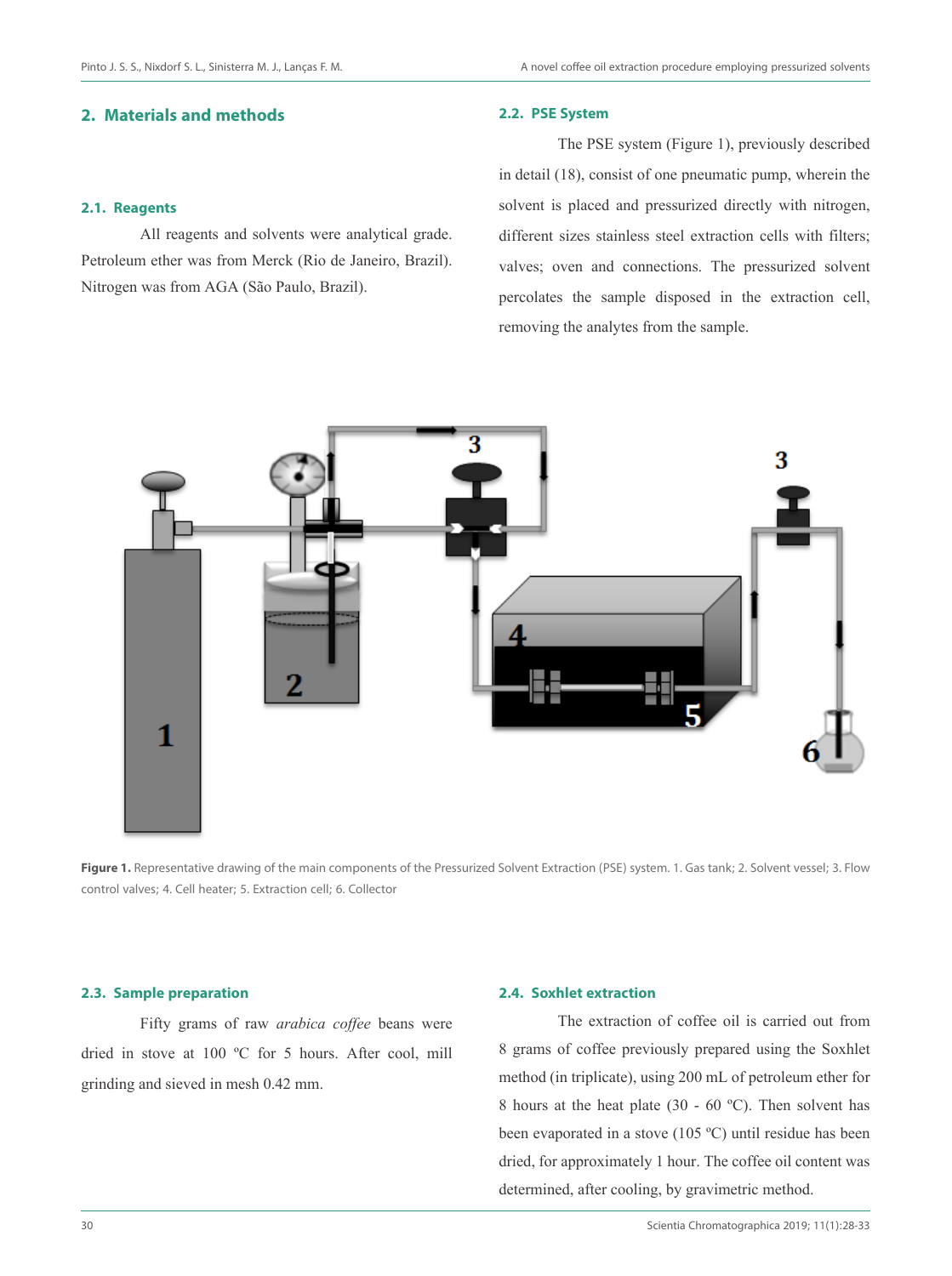### **2.5. PSE extraction**

The pressurization vessel is completed with petroleum ether and pressurized to 69 bars. Eight grams of coffee samples, in triplicate, previously described, were placed in cell extraction (30 cm x 0.8 cm. I.D.) and transferred to the heat system maintained at 80 ºC. Initially the cell was filled out with petroleum ether and five minutes were necessary for thermal equilibrium. Static extraction was done for 10 minutes and dynamic extraction for more 10 min in a flow rate of 2 mL min-1 approximately. After finishing the extraction, the system was purged with nitrogen to eliminate all solvent remaining in cell. The solvent has been evaporated in rotary evaporator, being the remainder in the oil-extracted residue eliminated with nitrogen. The amount of oil was determined gravimetrically.

### **3. Results and discussion**

Table 1 describes the main data obtained for both investigated systems. It clearly shows the workability of PSE applied as an alternative for traditional methodology (Soxhlet) within 95% agreement. Comparisons also show a reduction in solvent consumption from 200 mL to 20 mL (a reduction of 10 times), as well as, in time analysis - from 480 to just 20 minutes (a reduction of over 20 times), to carry out the extraction. This reduction on time allows optimizing analytical parameters, making easier the laboratory methodology validation and the processes monitoring. Besides, the method variability as measured by the relative standard deviations of three consecutive extractions, shows a 3 times lower RSD for the PSE procedure. These reductions allow improving a coffee oil plant production by better controlling the process variables.

#### **Table 1.** Coffee oil extraction

| <b>Method</b>  | <b>Solvent</b>  | <b>Solvent Volume</b><br>(mL) | <b>Extraction Time</b><br>(min) | <b>Yield</b><br>(% w/w) | $RSD(n=3)$ |
|----------------|-----------------|-------------------------------|---------------------------------|-------------------------|------------|
| <b>Soxhlet</b> | Petroleum ether | 200                           | 480                             | 16.23                   | 0.40       |
| <b>PSE</b>     | Petroleum ether | 20                            | 20                              | 15.97                   | 0.15       |

# **4. Concluding remarks**

The results presented in this work evidenced that the extraction conditions carried out in both methods had a significant effect on the yield of coffee oil. It was also found viable to work with the PSE system when compared to the Soxhlet system, since with the first one similar result are achieved in less time and using a lesser amount of solvent in a more inert atmosphere. These avoid the decomposition of thermally labile compounds during the that PSE can be considered in this case as a green analytical chemistry method (GAC) for the coffee oil production.

process, characteristics that all together allow us to consider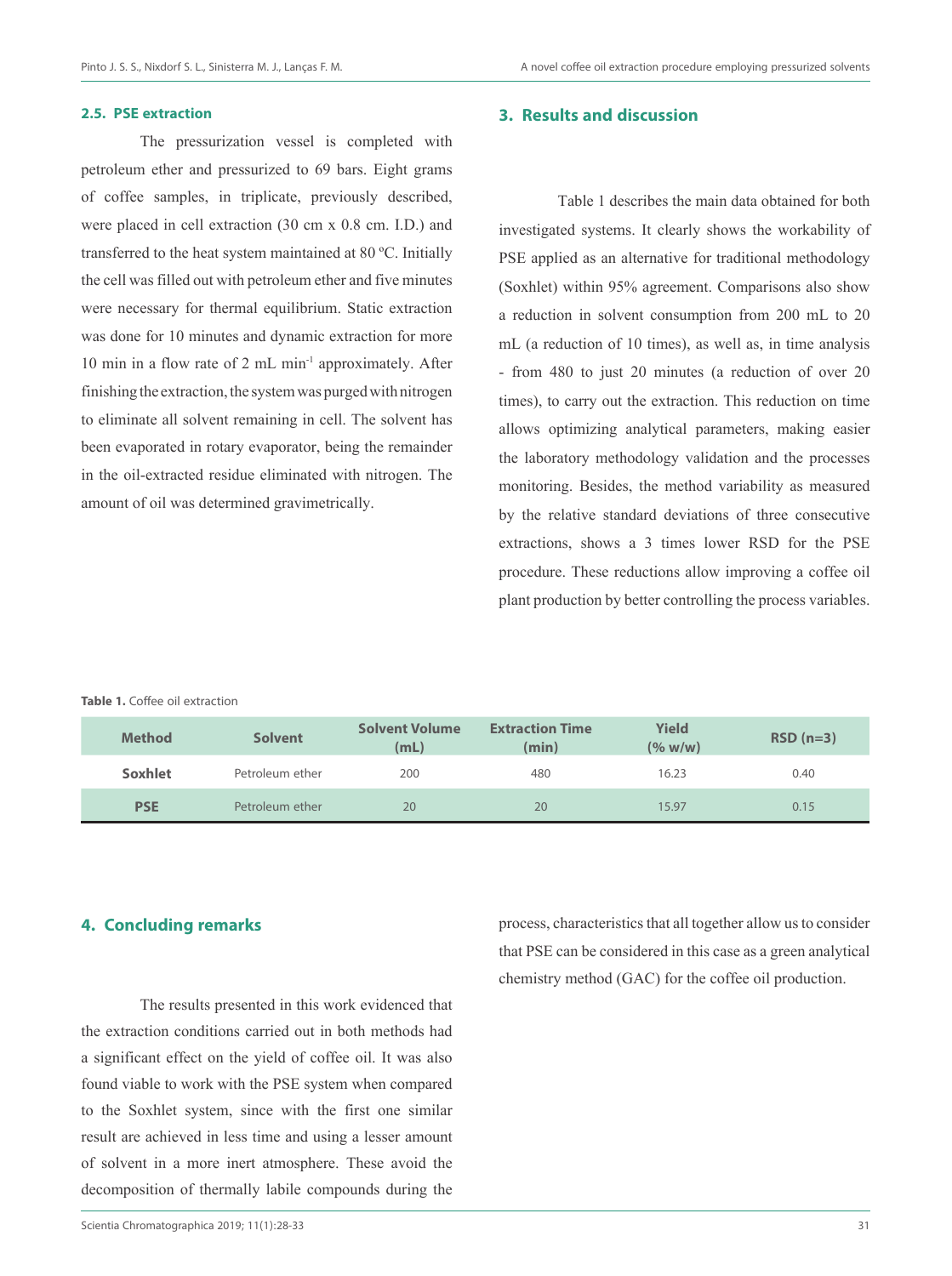# **Acknowledgements**

The authors are grateful to São Paulo Research Foundation, FAPESP (Grants 2017/02147-0, 2015/15462- 5, and 2014/07347-9) and Conselho Nacional de Desenvolvimento Cientifico e Tecnológico, CNPq (Grant 307293/2014-9) for the financial support provided. This research project was financed in part by the Coordenação

de Aperfeiçoamento de Pessoal de Nível Superior-Brasil (CAPES)-Finance Code 001.

# **Conflict of interest statement**

The authors have declared no conflict of interest.